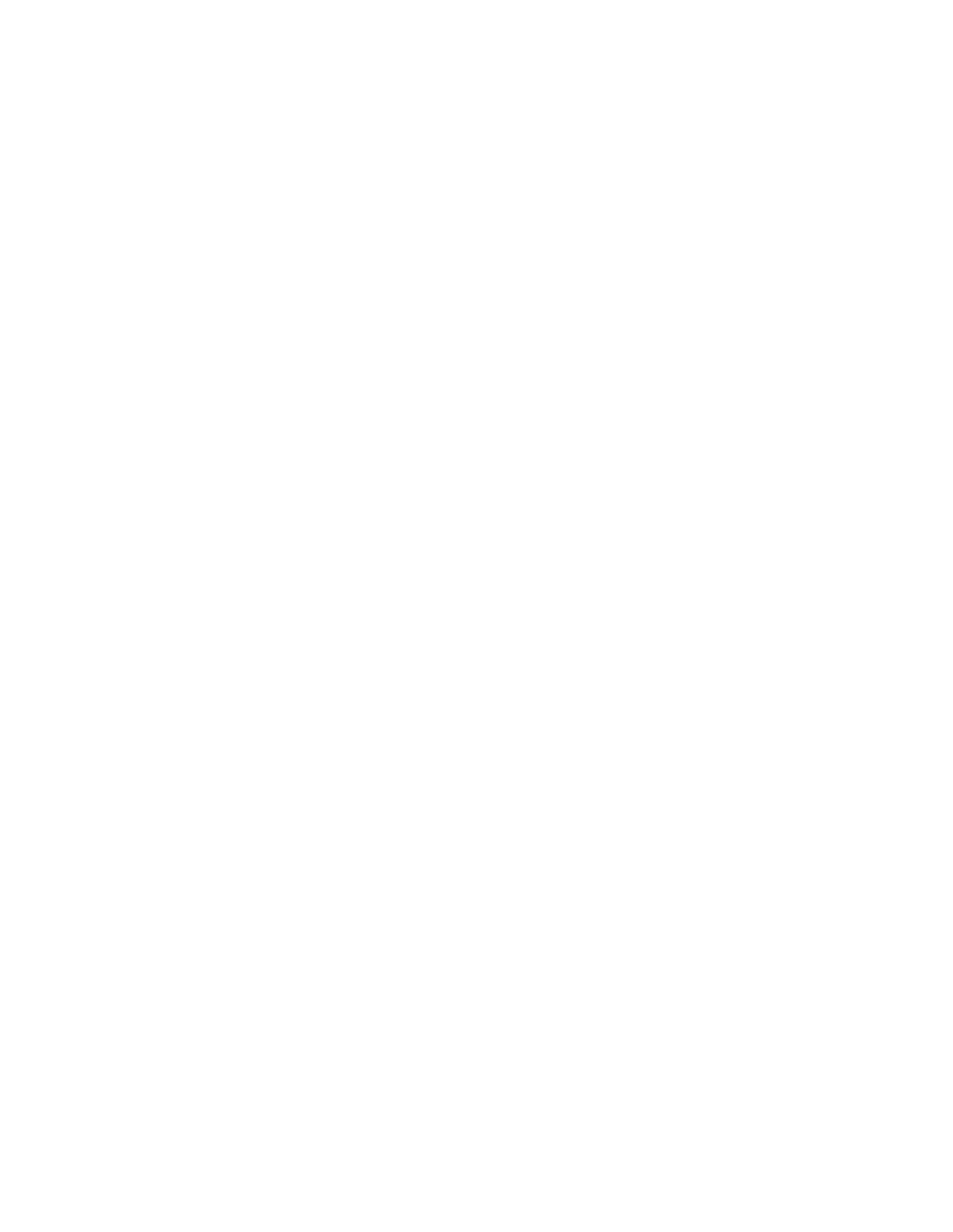# **BILL 2**

# **TRAVEL ALBERTA ACT**

*(Assented to , 2008)* 

# *Table of Contents*

- Definitions
- Corporation established
- Crown agent
- Board of directors
- Board powers
- Chief Executive Officer
- Employees
- Bylaws
- Responsibility of directors and officers
- Duty of care
- Indemnification
- Records and accounts
- Business plan and annual report
- Strategic Tourism Marketing Council
- Directions
- Regulations
- Corporation continues
- Coming into force

HER MAJESTY, by and with the advice and consent of the Legislative Assembly of Alberta, enacts as follows:

# **Definitions**

In this Act,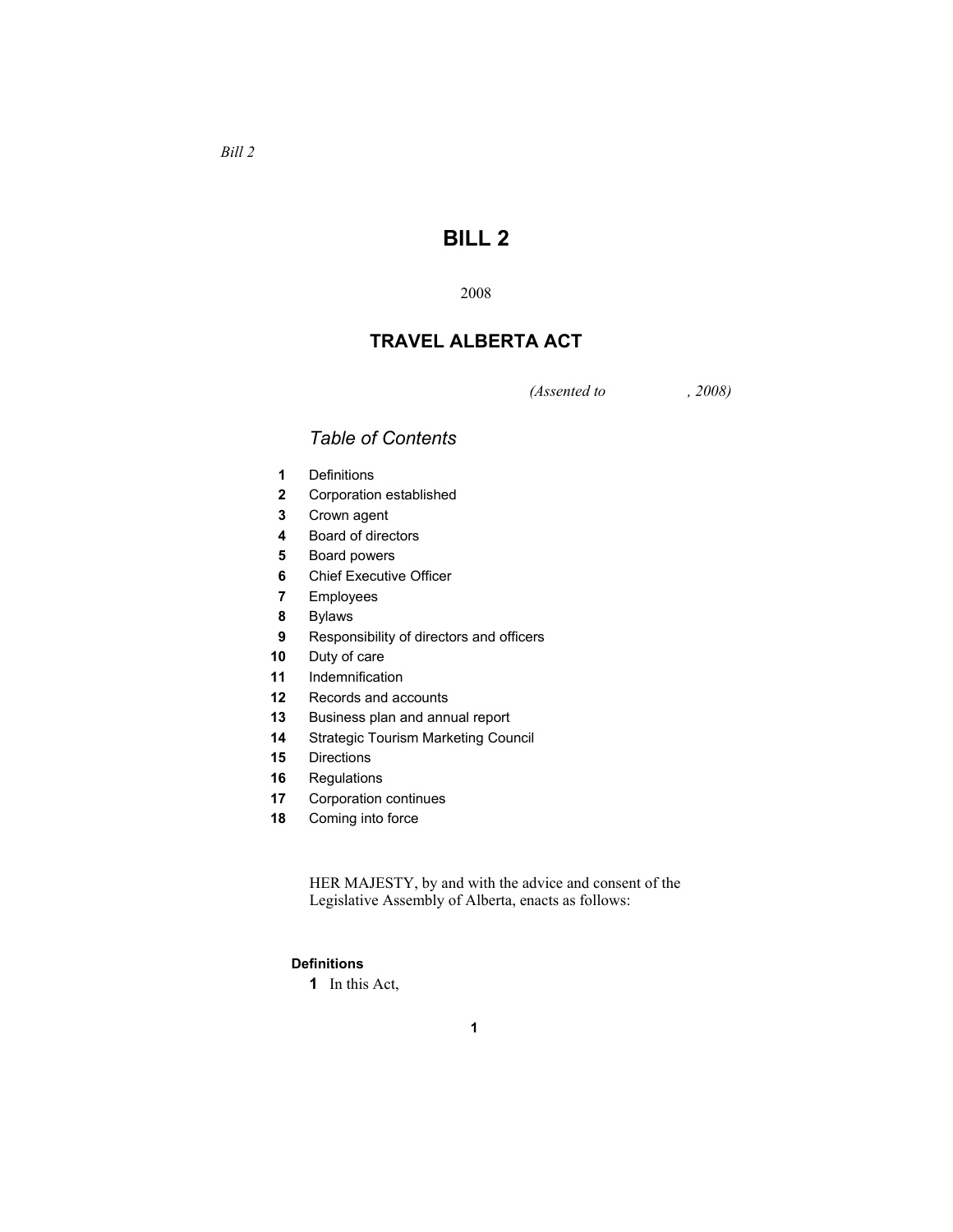- (a) "board" means the board of directors established under section 4;
- (b) "Corporation" means the corporation established by section 2;
- (c) "Minister" means the Minister determined under section 16 of the *Government Organization Act* as the Minister responsible for this Act.

# **Corporation established**

**2(1)** A corporation to be known as "Travel Alberta" is established, consisting of the board of directors referred to in section 4.

**(2)** The Corporation has the capacity and, subject to this Act and the regulations, the rights, powers and privileges of a natural person.

- **(3)** The purposes of the Corporation are
	- (a) to market the tourism assets, attractions and opportunities present in Alberta in domestic, national and international markets,
	- (b) to promote Alberta as a destination for tourists and other visitors,
	- (c) to assist Alberta's tourism industry operators to market their products, and
	- (d) to exercise or perform any other powers, duties and functions authorized under subsection (8).

**(4)** The share capital of the Corporation consists of one share owned by the Crown.

**(5)** The Corporation shall maintain its head office and principal place of business in Alberta.

**(6)** The fiscal year of the Corporation is April 1 to the following March 31.

**(7)** The Auditor General is the auditor for the Corporation.

**(8)** The Lieutenant Governor in Council may make regulations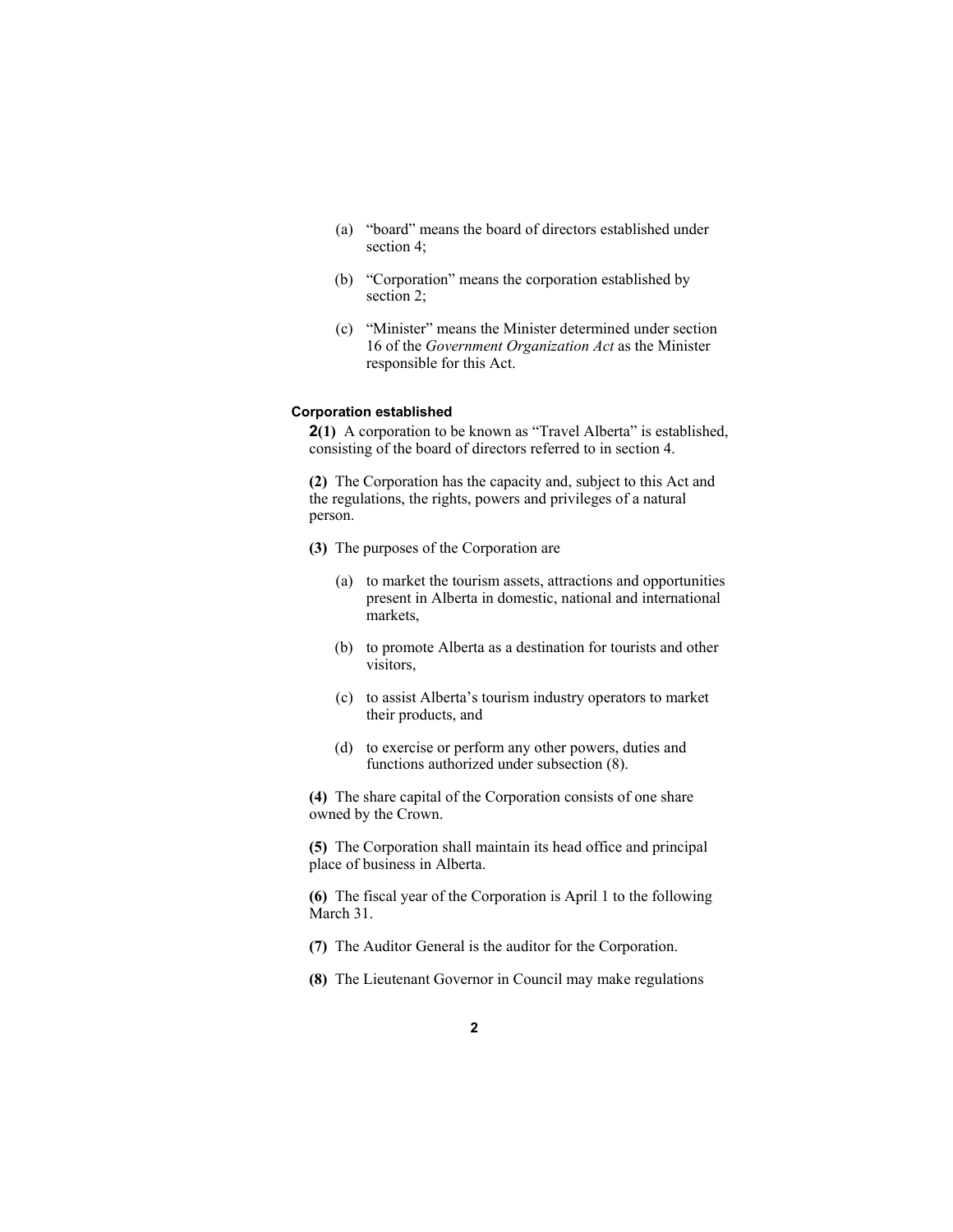- (a) expanding or clarifying the powers, duties or functions to be exercised or performed by the Corporation;
- (b) imposing limits on the powers, duties or functions to be exercised or performed by the Corporation.

#### **Crown agent**

**3(1)** The Corporation is for all purposes an agent of the Crown in right of Alberta and may exercise its powers and perform its duties and functions only as an agent of the Crown in right of Alberta.

**(2)** An action or other legal proceeding in respect of a right or obligation acquired or incurred by the Corporation on behalf of the Crown in right of Alberta, whether in the name of the Corporation, in a trade name under which the Corporation carries on business or in the name of the Crown in right of Alberta, may be brought or taken by or against the Corporation in the name of the Corporation.

## **Board of directors**

**4(1)** There shall be a board of directors consisting of

- (a) not fewer than 7 and not more than 11 members appointed by the Lieutenant Governor in Council, and
- (b) the Deputy Minister of the Minister.

**(2)** The Lieutenant Governor in Council shall designate one of the directors as chair and one of the directors as vice-chair.

- **(3)** A director appointed under subsection (1)(a)
	- (a) holds office for a term fixed in the order appointing the director, which term must not exceed 3 years, and
	- (b) shall not serve on the board for more than 3 consecutive terms.

**(4)** A director appointed under subsection (1)(a) ceases to hold office when

- (a) the director resigns,
- (b) the director's appointment expires,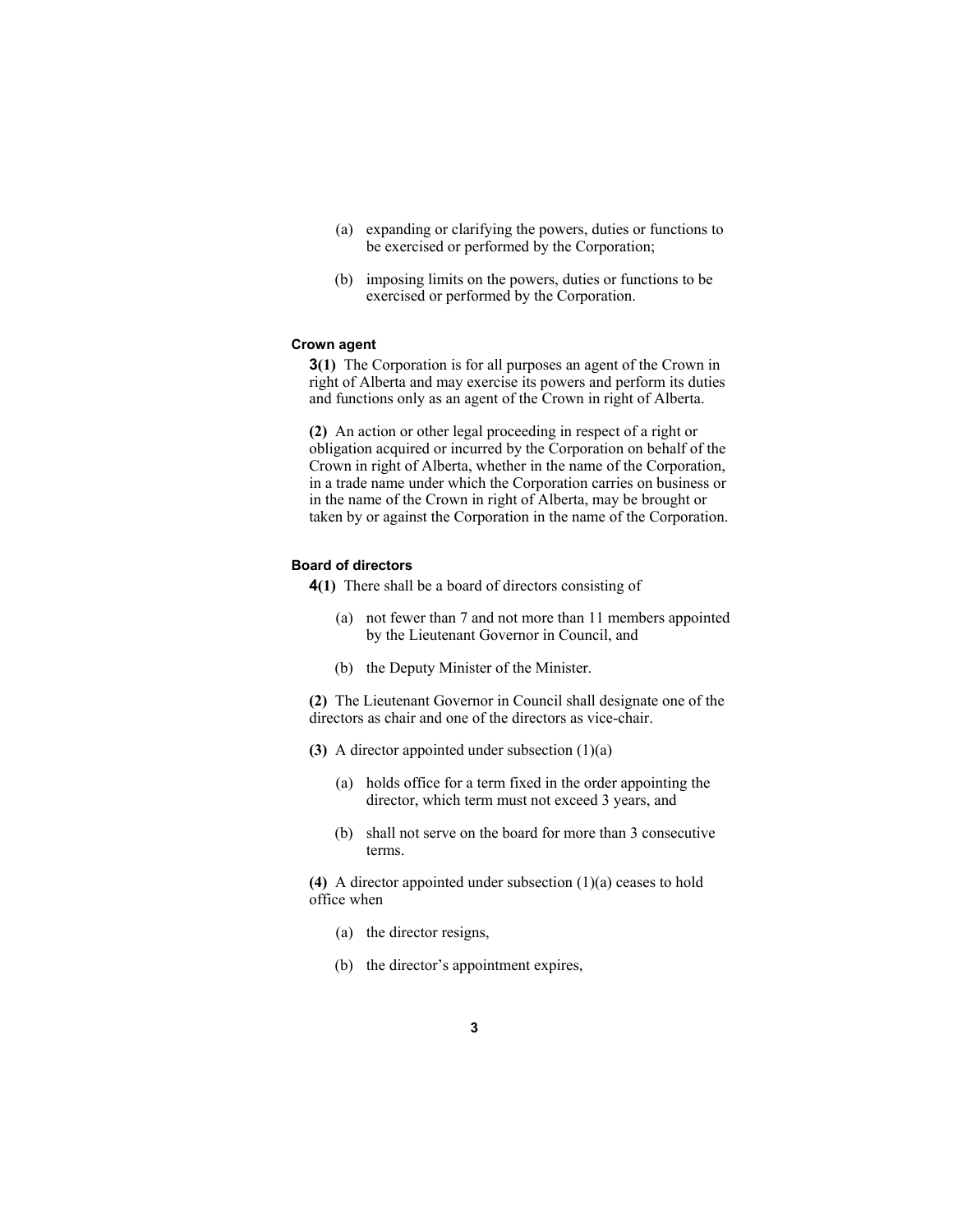- (c) the director's appointment is terminated by the Lieutenant Governor in Council, or
- (d) the director is disqualified under the regulations.

**(5)** A director's resignation becomes effective when it is received by the chair, in writing, or at the time specified in the resignation, whichever is later.

**(6)** The chair shall send a copy of a resignation to the Minister forthwith.

**(7)** Notwithstanding subsections (3) and (4)(b), if a director's term of office expires, the director continues to hold office until

- (a) the director is reappointed,
- (b) a successor is appointed, or
- (c) a period of 6 months has elapsed,

whichever occurs first.

**(8)** In determining the length of an appointment, the Lieutenant Governor in Council shall have regard to the desirability of having no more than 1/3 of the appointments expire in any one year.

**(9)** In making an appointment, the Lieutenant Governor in Council shall have regard to the desirability of having a board that consists of individuals who, in the aggregate, have the full range of skills, knowledge and experience necessary to provide good governance to the Corporation and to effectively lead the Corporation in achieving its objects.

# **Board powers**

**5(1)** The board shall manage or supervise the management of the business and affairs of the Corporation.

**(2)** The board may delegate, on terms and conditions the board considers advisable, to any director, to a committee of the board, to any officer or employee of the Corporation or to any other person any of the board's powers, duties and functions except the following:

(a) the power to appoint the Chief Executive Officer under section 6;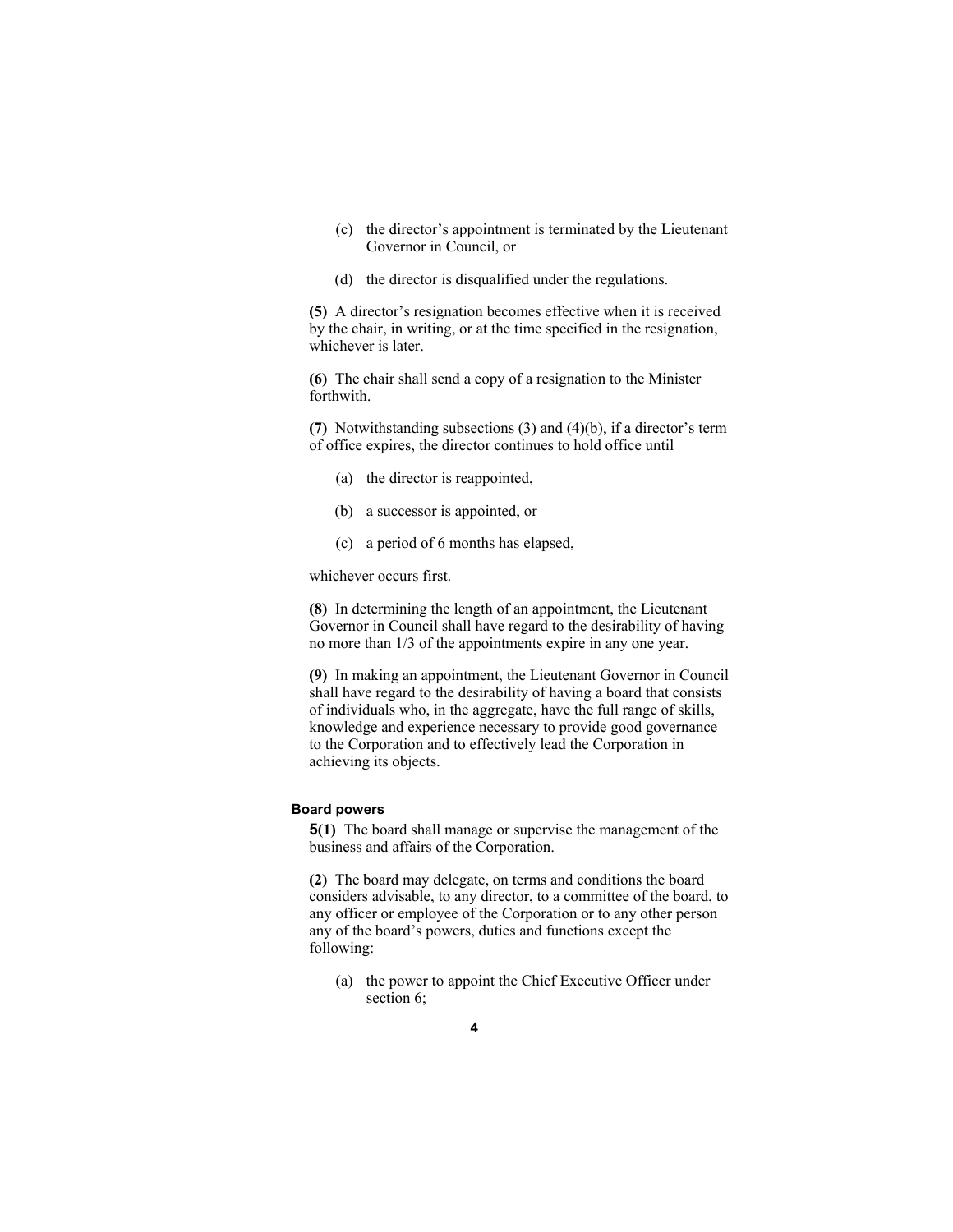- (b) the power to make bylaws under section 8;
- (c) the power to approve the audited financial statements.

# **Chief Executive Officer**

**6(1)** The board shall appoint a person other than a director to be the Chief Executive Officer of the Corporation and shall determine the Chief Executive Officer's powers, duties and functions.

**(2)** The Chief Executive Officer may attend meetings of the board but is not entitled to vote.

**(3)** The board shall set the compensation to be paid to the Chief Executive Officer subject to the Minister's approval.

**(4)** The Chief Executive Officer may, on terms and conditions the Chief Executive Officer considers advisable, delegate to any employee of the Corporation or any other person any of the Chief Executive Officer's powers or duties.

# **Employees**

**7** The Corporation may engage employees for the purpose of carrying on its business and may determine their conditions of service.

#### **Bylaws**

**8(1)** Subject to this Act and the regulations, the board may make bylaws governing

- (a) the business and affairs of the Corporation, and
- (b) the calling and conduct of board and committee meetings and the conduct of the business of the board and committees generally.

**(2)** The *Regulations Act* does not apply to bylaws made under this section.

**(3)** A bylaw made under this section does not have effect until it is approved by the Minister.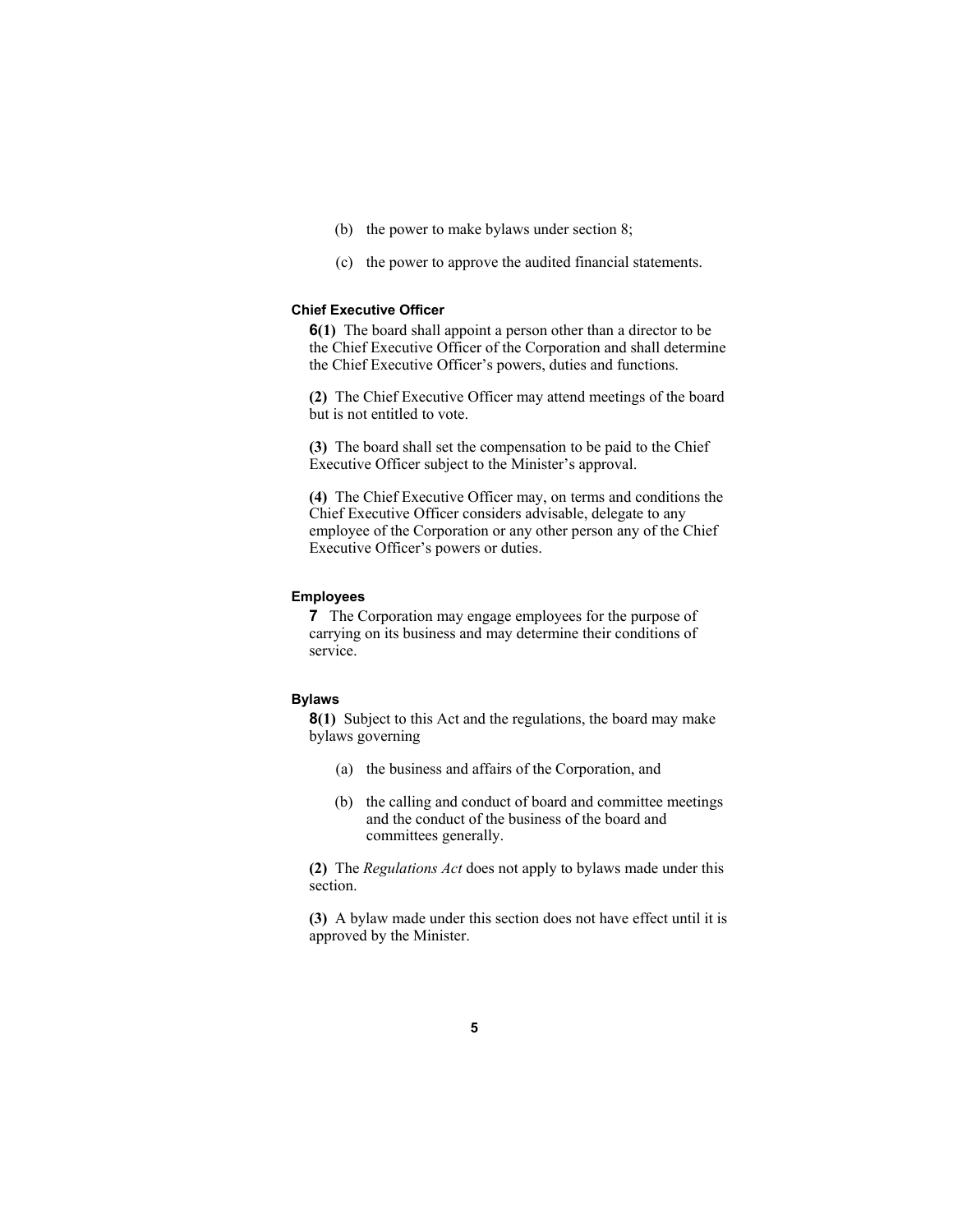#### **Responsibility of directors and officers**

**9(1)** Every director and officer, in exercising powers and performing duties,

- (a) shall act honestly and in good faith and with a view to the best interests of the Corporation as an agent of the Crown, and
- (b) shall exercise the care, diligence and skill that a reasonable and prudent person would exercise in comparable circumstances.

**(2)** In considering whether the exercise of a power or the performance of a duty is in the best interests of the Corporation as an agent of the Crown, a director or officer, as the case may be, shall have due regard to the interests of the Crown.

## **Duty of care**

**10(1)** Every director, officer and employee of the Corporation shall comply with this Act, the regulations and the bylaws of the Corporation.

**(2)** No provision in any contract, resolution or bylaw relieves any director, officer or employee of the Corporation from the duty to act in accordance with this Act and the regulations, or from liability for a breach of that duty.

# **Indemnification**

**11(1)** The Corporation may, subject to the regulations, indemnify

- (a) a present or former director or officer of the Corporation,
- (b) a person who acts or acted at the request of the Corporation as a director or officer of a corporation of which the Corporation or the Crown is or was a shareholder or creditor,
- (c) an employee or former employee of the Corporation, and
- (d) the heirs and legal representatives of a person referred to in clause  $(a)$ ,  $(b)$  or  $(c)$ ,

against costs, charges and expenses, including any amount paid to settle an action or satisfy a judgment, reasonably incurred by that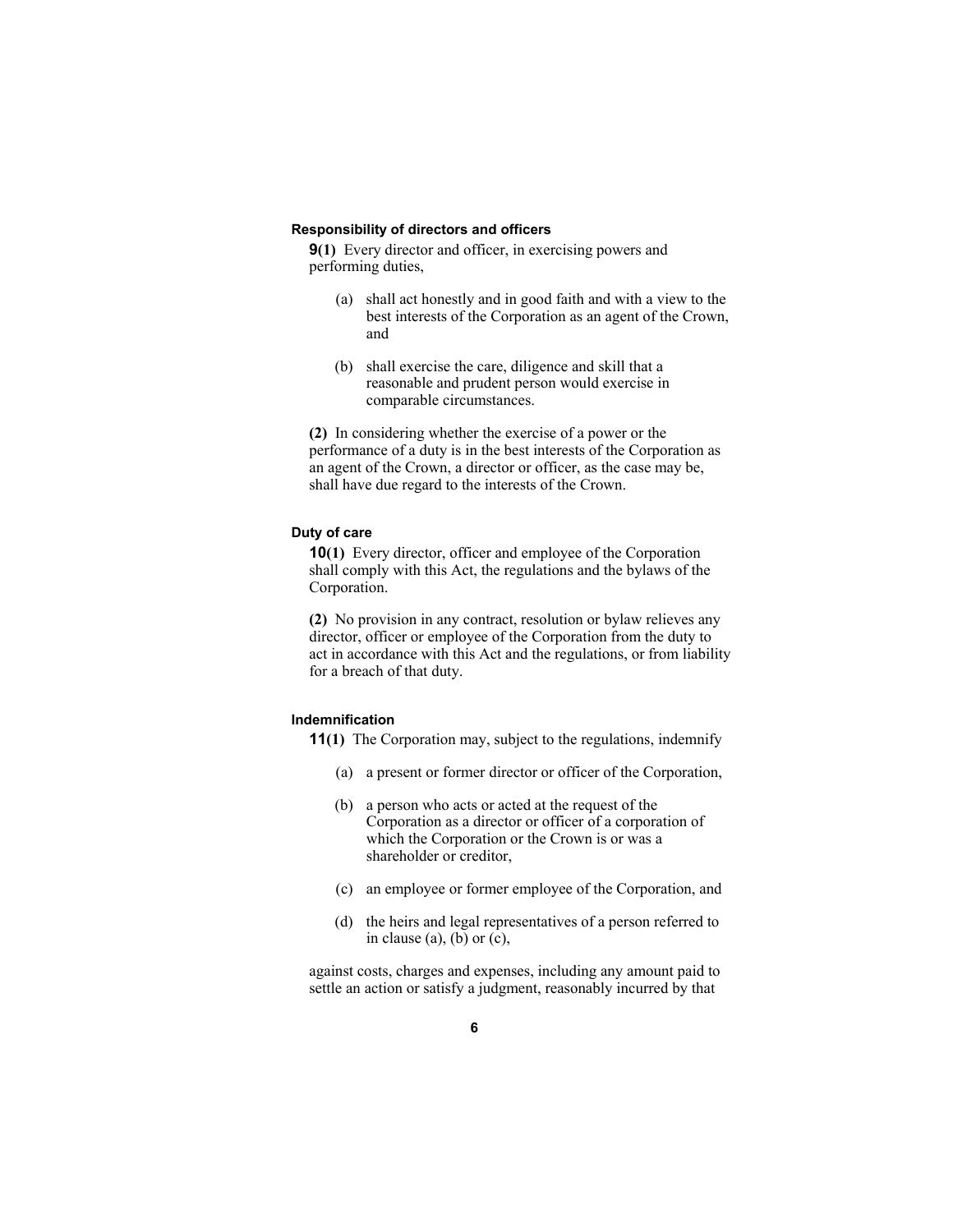person with respect to a civil, criminal or administrative action or proceeding to which that person is made a party by reason of holding such a position if that person acted honestly, in good faith and with a view to the best interests of the Corporation as an agent of the Crown, and in the case of a criminal or administrative action or proceeding that is enforced by a monetary penalty, if that person had reasonable grounds for believing that the conduct that is the subject of the action or proceeding was lawful.

- **(2)** The Corporation shall not provide indemnities other than those
	- (a) authorized by subsection (1),
	- (b) authorized by or under the *Financial Administration Act*, or
	- (c) provided in accordance with the regulations.

#### **Records and accounts**

**12(1)** Subject to the regulations, the Corporation shall prepare records and accounts.

**(2)** The Minister may request from the Corporation any information, including personal information, the Minister considers necessary and the Corporation shall disclose the information in the form and manner determined by the Minister.

**(3)** The Corporation shall allow the Minister or the Minister's representative to

- (a) inspect and make copies of all records, accounts, reports and other documents of the Corporation and, in the case of an electronic document, make or cause to be made a printout of the electronic document, and
- (b) otherwise review the operations of the Corporation.

**(4)** If the information disclosed under subsection (2) or contained in records, accounts, reports and other documents of the Corporation inspected or copied under subsection (3) is personal information as defined in the *Freedom of Information and Protection of Privacy Act*, the Minister may collect and use that personal information for the purposes of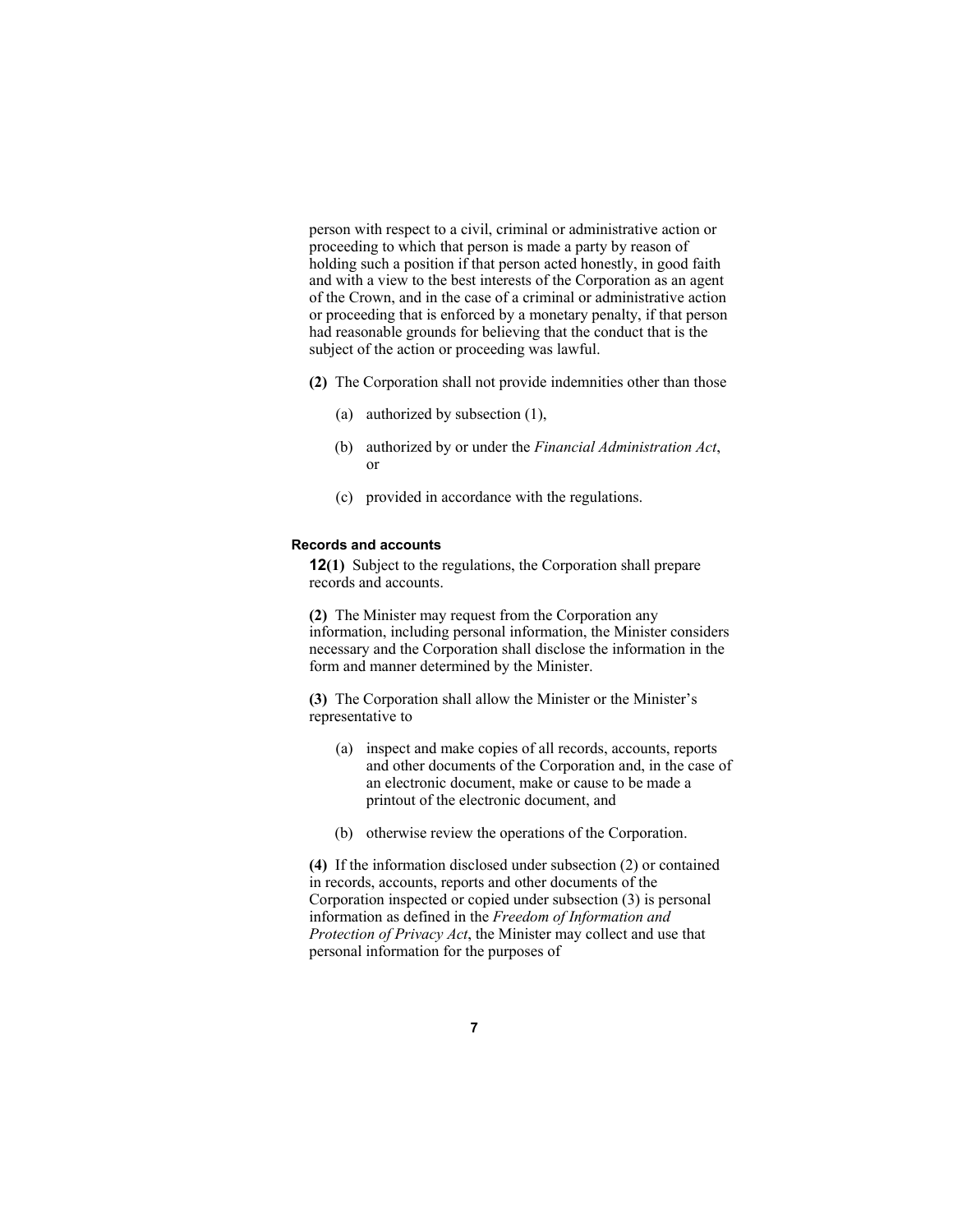- (a) reviewing and monitoring the operations of the Corporation,
- (b) administering this Act and the regulations, and
- (c) ensuring the Corporation is carrying out the purpose and intent of this Act and the regulations.

#### **Business plan and annual report**

**13** The board must prepare and give to the Minister, in the form and at a time acceptable to the Minister, a business plan and annual report for each fiscal year containing the information required by the Minister.

#### **Strategic Tourism Marketing Council**

**14(1)** The Minister may establish a Strategic Tourism Marketing Council to provide strategic tourism marketing advice to the Corporation and to the Minister.

**(2)** If a Strategic Tourism Marketing Council is established under this section, the Minister shall appoint its members and shall designate one of the members as chair and one of the members as vice-chair.

# **Directions**

**15** The Minister may give directions that must be followed by the Corporation, the board, or both, in exercising their powers and performing their duties under this Act and the regulations.

# **Regulations**

**16** The Lieutenant Governor in Council may make regulations

- (a) respecting processes, eligibility requirements and qualifications for appointments to the board, and the disqualification of directors;
- (b) respecting remuneration and travelling, living and other expenses to be paid to directors;
- (c) respecting conflict of interest guidelines, codes of conduct and any other guidelines and policies in respect of the directors, officers and employees of the Corporation;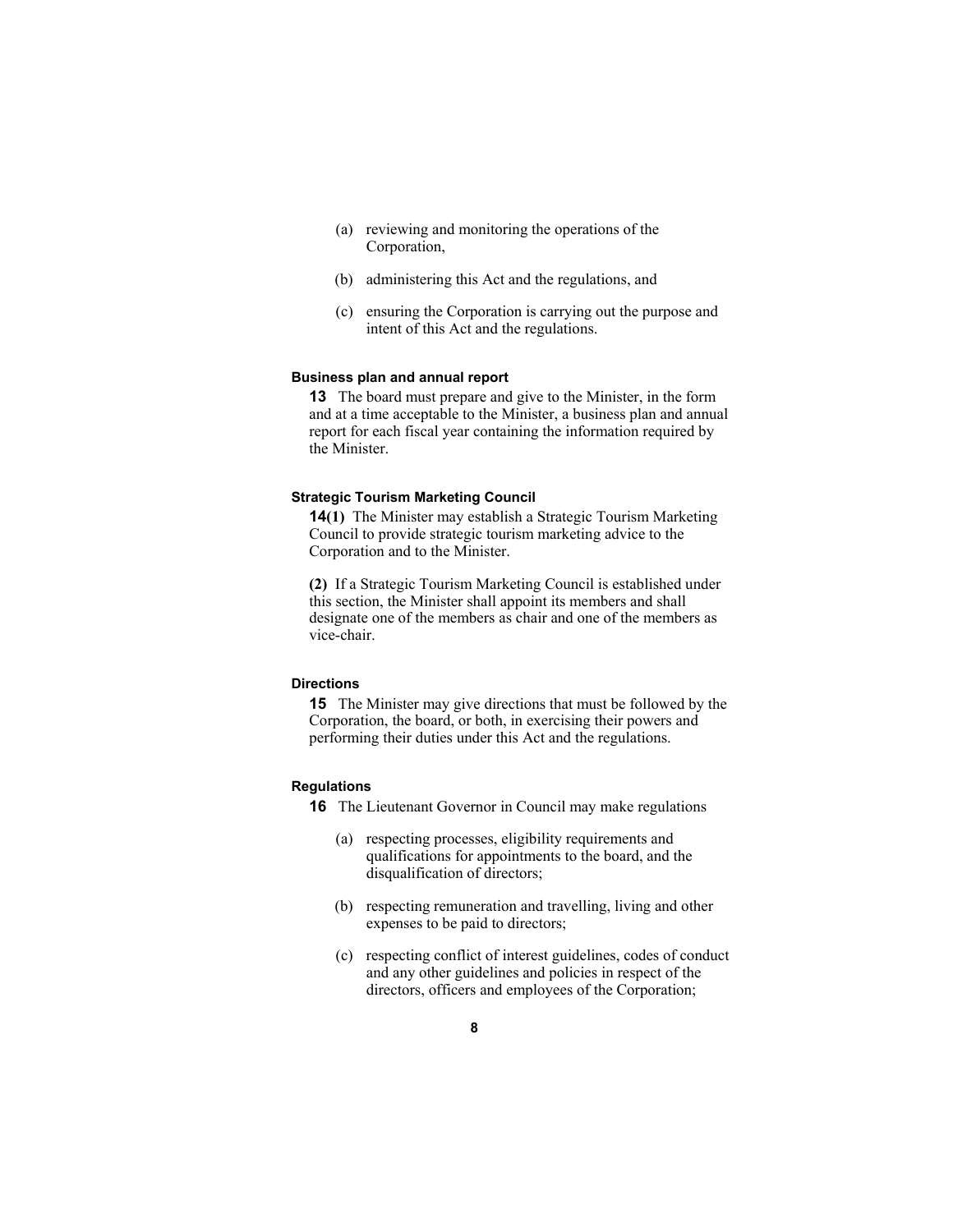- (d) respecting indemnities referred to in section 11, any terms and conditions of an indemnity, and the circumstances and manner in which an indemnity may be given;
- (e) respecting the preparation of records and accounts under section 12;
- (f) respecting the collection and use of information, including personal information, by the Minister under section 12;
- (g) respecting appointments to the Strategic Tourism Marketing Council and travelling, living and other expenses to be paid to the members of the Council;
- (h) respecting conflict of interest guidelines, codes of conduct and any other guidelines and policies in respect of the members of the Strategic Tourism Marketing Council;
- (i) defining, for the purposes of this Act and the regulations, terms that are used but not defined in this Act;
- (j) respecting generally the operation of the Corporation;
- (k) generally to carry out the intent and purposes of this Act.

#### **Corporation continues**

**17** In accordance with section 82(4) of the *Financial Administration Act*, the Corporation continues after December 31, 2008 until it is discontinued in accordance with section 82(2)(b) of that Act or is disestablished or wound up.

# **Coming into force**

**18** This Act comes into force on Proclamation.